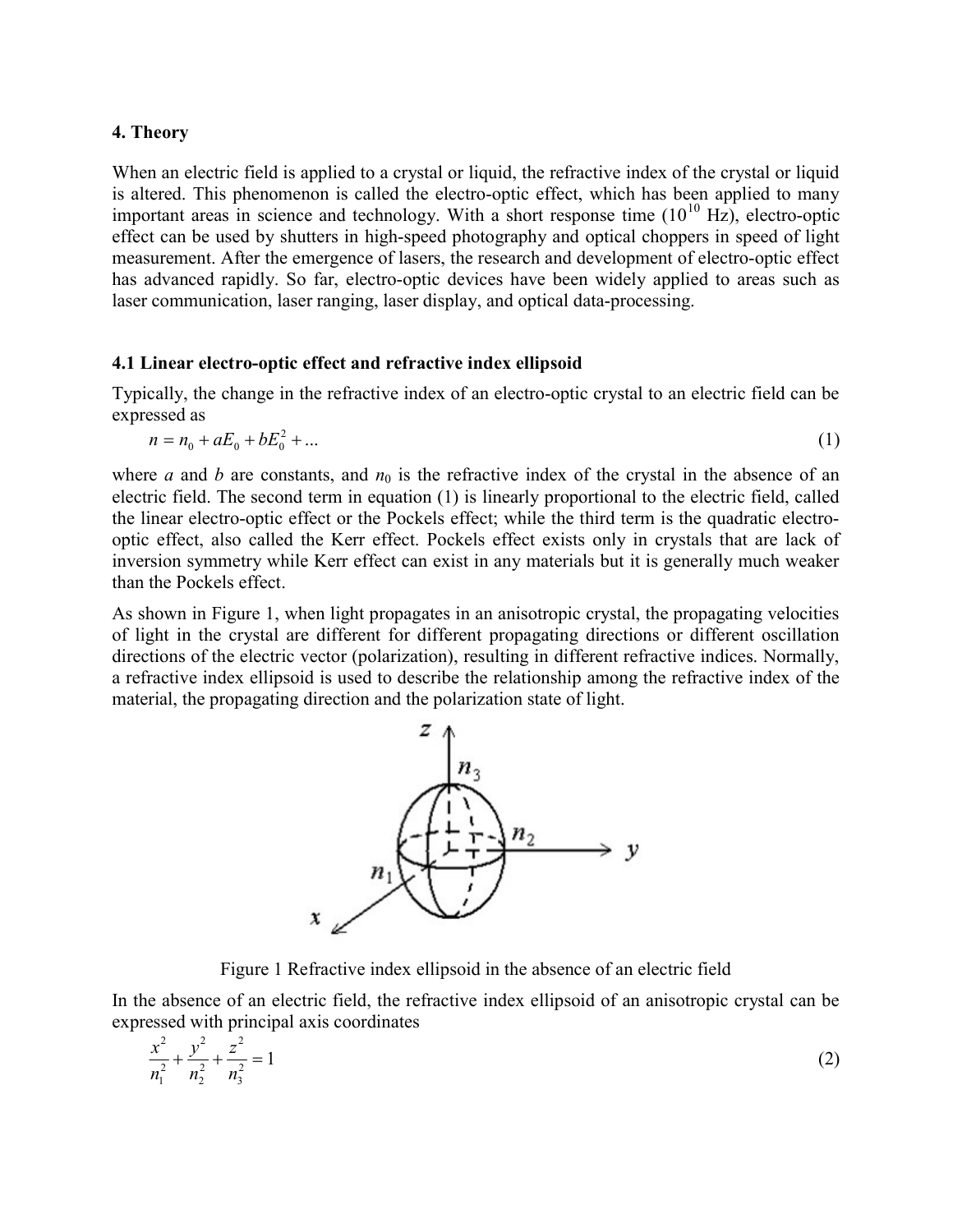where  $n_1$ ,  $n_2$ , and  $n_3$  are the principal refractive indices of the crystal along the principal axes of  $x, y$ , and z, respectively. When an electric field is applied, the shape and orientation of the above refractive index ellipsoid are subject to change and hence the ellipsoid equation becomes

$$
\frac{x^2}{n_{11}^2} + \frac{y^2}{n_{22}^2} + \frac{z^2}{n_{33}^2} + \frac{2yz}{n_{23}^2} + \frac{2xz}{n_{13}^2} + \frac{2xy}{n_{12}^2} = 1
$$
\n(3)

Generally speaking, the linear electro-optic effect of a crystal is classified into two categories, longitudinal electro-optic effect and transverse electro-optic effect. The former refers to as the electro-optic effect of a crystal when an electric field is applied along the propagating direction of light in the crystal; while the latter is the electro-optic effect when the electric field is applied perpendicularly to the propagating direction of light in the crystal. Normally, longitudinal electro-optic effect is used for KDP-type crystals while transverse electro-optic effect is used for LiNbO<sub>3</sub>-type crystals. In this experiment, the linear electro-optic effect of a LiNbO<sub>3</sub> crystal is studied. By using the transverse electro-optic modulation technique, the half-wave voltage and electro-optic efficient of a  $LiNbO<sub>3</sub>$  crystal can be measured, and its output optical characteristic can be observed.

A LiNbO<sub>3</sub> crystal consists of a trigonal lattice  $(3M)$  point group), with a third axis of rotation along the principal z-axis (the propagating direction of light in the crystal). LiNbO3 is an uniaxial crystal whose refractive index ellipsoid is a rotational ellipsoid described by

$$
\frac{x^2 + y^2}{n_o^2} + \frac{z^2}{n_e^2} = 1
$$
\n(4)

where  $n_0$  and  $n_e$  are the refractive indices of the ordinary ray and extraordinary ray, respectively. When an electric field is applied along the principal x-axis, the uniaxial crystal becomes a biaxial crystal, and the cross-sectional projection of the refractive index ellipsoid is changed from circle to ellipse, described by

$$
\left(\frac{1}{n_0^2} - \gamma_{22} E_x\right) x^2 + \left(\frac{1}{n_0^2} + \gamma_{22} E_x\right) y^2 - 2\gamma_{22} E_x xy = 1
$$
\n(5)

where  $\gamma_{22}$  is the electro-optic coefficient of the crystal.

By taking principal axis transform, equation (5) can be rewritten as

$$
\left(\frac{1}{n_0^2} - \gamma_{22} E_x\right) x^2 + \left(\frac{1}{n_0^2} + \gamma_{22} E_x\right) y^2 = 1
$$
\n(6)

Considering  $(n_0)^2 \gamma_2 E_x \ll 1$ , equation (6) can be simplified as

$$
n_{x'} = n_0 + \frac{1}{2} n_0^3 \gamma_{22} E_x \tag{7}
$$

$$
n_{y'} = n_0 - \frac{1}{2} n_0^3 \gamma_{22} E_x \tag{8}
$$

Hence, equation (6) can be rewritten as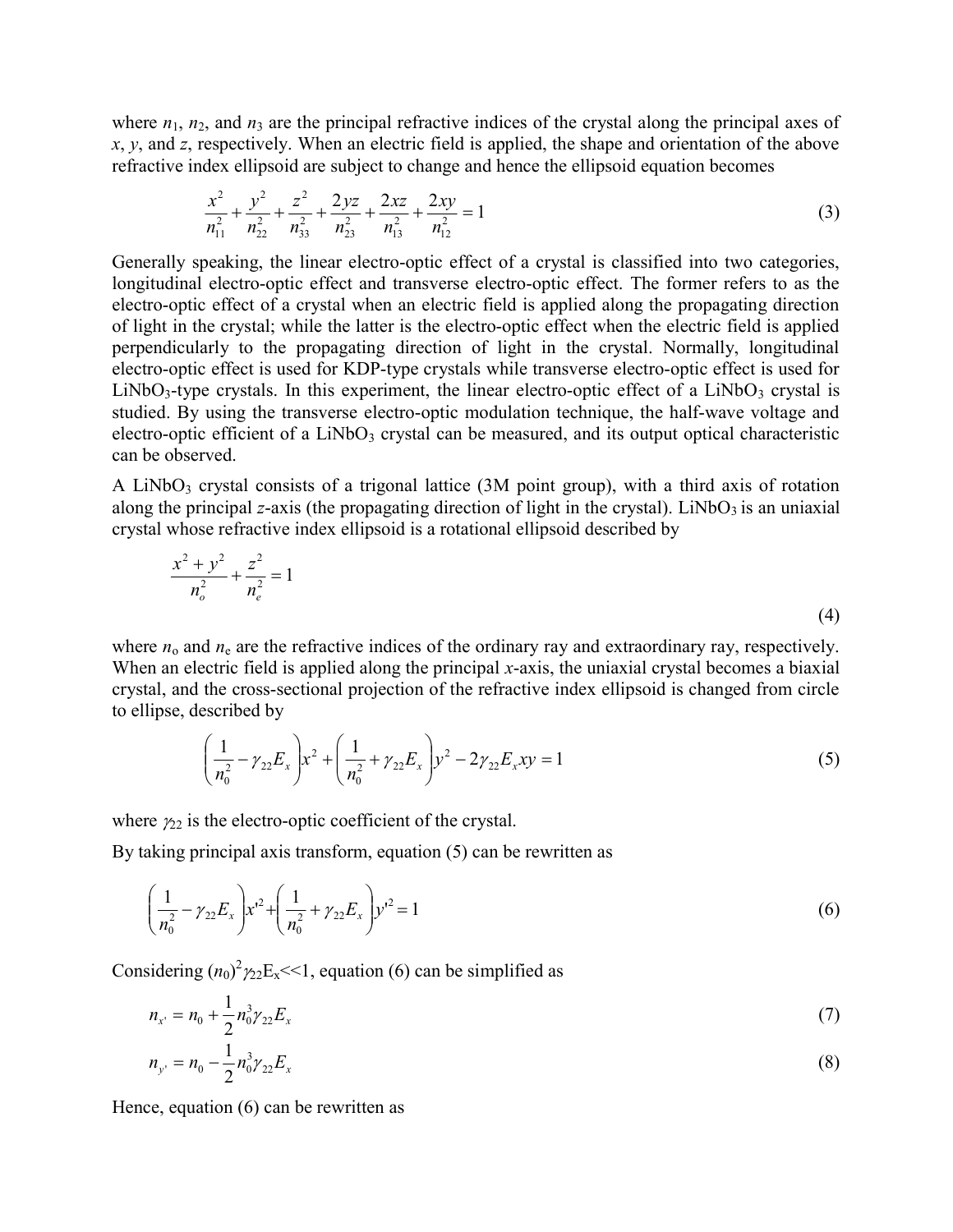$$
\frac{{x'}^{2}}{n_{x'}^{2}} + \frac{{y'}^{2}}{n_{y'}^{2}} = 1
$$
\n(9)

where  $x'$  and  $y'$  are called the inductive axes of the LiNbO<sub>3</sub> crystal.

# 4.2 Theory of electro-optic modulation

If a laser is used as a tool to carry information, one must load the signal to be carried onto the laser radiation. This process is called laser modulation and the apparatus used in this process is called laser modulator. On the contrary, the restoration process of carried signal from modulated laser radiation is called demodulation. Because the laser acts with a signal carrying function, it is called a carrier. Similar to radio modulation, laser modulation can take forms of continuous amplitude modulation, continuous frequency modulation, continuous phase modulation, or pulsed modulation. By comparison, intensity modulation is the most common method, in which the strength of a modulation signal is proportional to the intensity of an optical carrier so that the intensity of the laser is regulated by the modulation signal. The reason that intensity modulation is so common is because photo-receivers respond to the change in optical intensity rather than amplitude.

There are many mechanisms for laser modulation, such as mechanical modulation, electro-optic modulation, acousto-optic modulation, magneto-optic modulation, or source current modulation. Among them, electro-optic modulation is fast and simple, and hence it is widely applied to laser modulation technology and mixed optical bistable devices.

# 4.2.1 Transverse electro-optic modulation



Figure 2 Schematic of transverse electro-optic modulation

Figure 2 shows the schematic of a laser amplitude modulator using the transverse electro-optic effect of a LiNbO<sub>3</sub> crystal. The polarization of a polarizer is aligned along the x-axis while the polarization of an analyzer is parallel to the y-axis. Thus, the projections of the incident light on axes x' and y' at the surface of incidence  $(z=0)$  are identical with complex amplitudes expressed as

$$
E_{x}(0) = A, \quad E_{y}(0) = A \tag{10}
$$

Hence, the intensity of the incident light is

$$
I_i \propto \overline{E} \cdot \overline{E^*} = |E_{x}(0)|^2 + |E_{y}(0)|^2 = 2A^2
$$
 (11)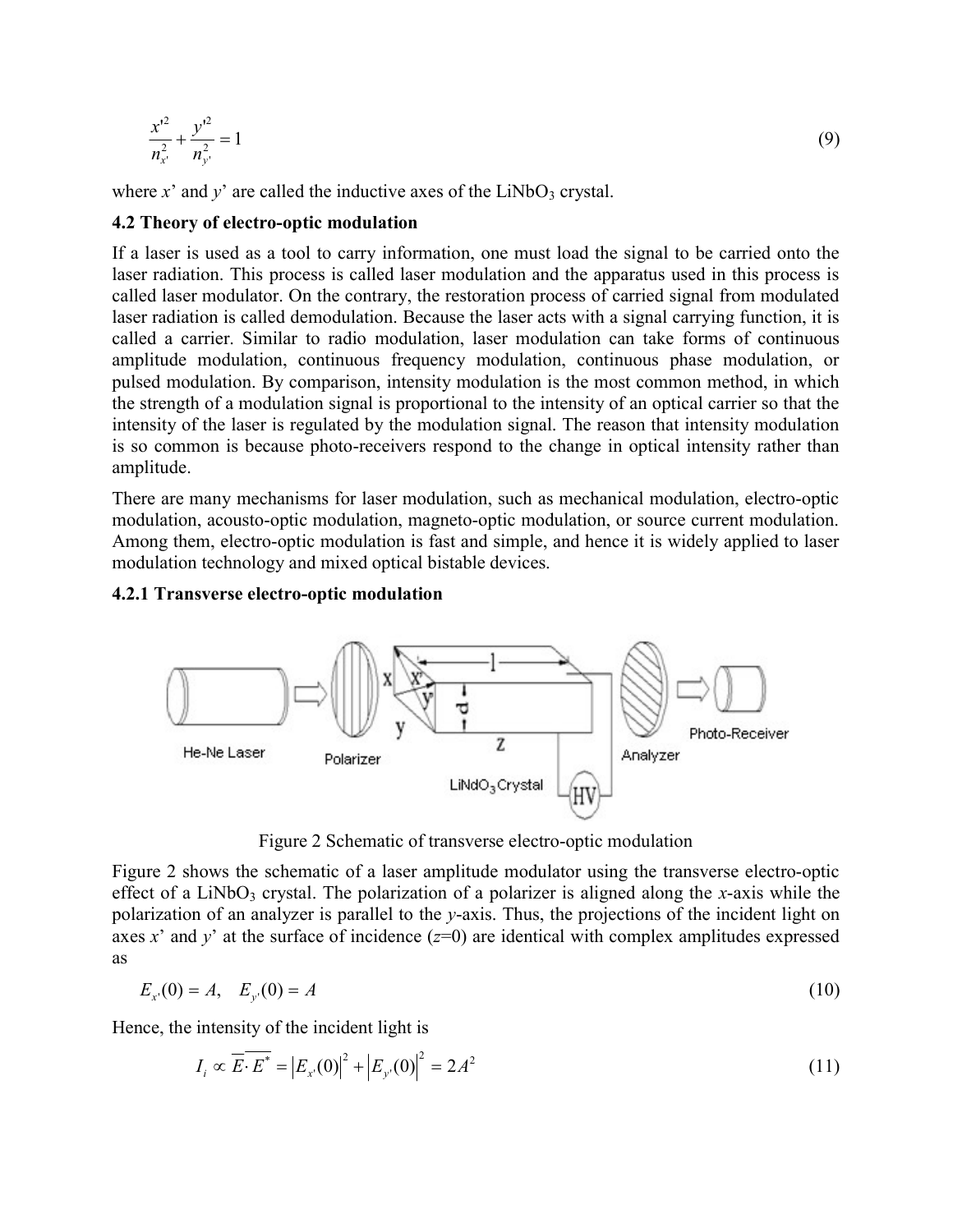After going through an electro-optic crystal with a length of L, a phase delay of  $\delta$  is produced between the two components

$$
E_{x}(L) = A, \quad E_{y}(L) = Ae^{-i\delta} \tag{12}
$$

After transmitting through the analyzer, the resultant complex amplitude is the addition of the x' and  $y'$  components projected on the  $y$ -axis

g through an electro-optic crystal with a length of *L*, a phase delay of δ is produced  
etwo components  

$$
E_x(L) = A
$$
,  $E_y(L) = Ae^{-iδ}$  (12)  
mitting through the analyzer, the resultant complex amplitude is the addition of the *x*'  
ponents projected on the *y*-axis  
 $(E_y)_o = \frac{A}{\sqrt{2}} (e^{iδ} - 1)$  (13)  
lingly, the intensity of light transmitted through the analyzer is  
 $I_x \propto [(F_x)(F_y)]^2 - \frac{A^2}{\sqrt{2}} [(e^{iδ} - 1)(e^{-iδ} - 1)]^2 - 2e^2 \sin^2 δ$  (14)

Correspondingly, the intensity of light transmitted through the analyzer is

g through an electro-optic crystal with a length of *L*, a phase delay of 
$$
\delta
$$
 is produced  
in the two components  

$$
E_x(L) = A, E_y(L) = Ae^{-i\delta}
$$
(12)  
mitting through the analyzer, the resultant complex amplitude is the addition of the *x*'  
ponents projected on the *y*-axis  

$$
(E_y)_o = \frac{A}{\sqrt{2}} (e^{i\delta} - 1)
$$
(13)  
lingly, the intensity of light transmitted through the analyzer is  

$$
I_t \propto [(E_y)_o(E_y)_o^*] = \frac{A^2}{2} [(e^{i\delta} - 1)(e^{-i\delta} - 1)] = 2A^2 \sin^2 \frac{\delta}{2}
$$
(14)  
quations (11) and (14), the transmittance of the crystal is  

$$
= \sin^2 \frac{\delta}{2}
$$
(15)

Based on equations (11) and (14), the transmittance of the crystal is

$$
T = \frac{I_t}{I_i} = \sin^2 \frac{\delta}{2}
$$
 (15)

From equations (7) and (8), the phase delay can be further expressed as

$$
\delta = \frac{2\pi}{\lambda} \left( n_{x} - n_{y} \right) L = \frac{2\pi}{\lambda} n_0^3 \gamma_{22} U \frac{L}{d}
$$
\n(16)

in and (8), the projected on the properties of the cycles of the endinverse delay of  $\pi$  and  $\ell$  and  $\ell$  and  $\ell$  and  $\ell$  and  $\ell$  and  $\ell$  and  $\ell$  and  $\ell$  and  $\ell$  and  $\ell$  and  $\ell$  and  $\ell$  and  $\ell$  and  $\ell$  and where U is the applied voltage, d is the thickness of the crystal, and  $\lambda$  is the wavelength of the laser. Obviously, the phase delay depends on the voltage applied. When the applied voltage is increased to a certain value, a phase delay of  $\pi$  can be achieved, corresponding to an optical path difference of  $\lambda/2$  and 100% transmittance. Such voltage is called the half-wave voltage of the crystal denoted by  $U_{\pi}$ , an important parameter to describe the electro-optic characteristic of an electro-optic crystal. For a given crystal, a smaller half-wave voltage is preferred, which means smaller modulation voltage can be used. Example 11 with the vinder of the cyclus. When the phplical voltage is<br>clay of  $\pi$  can be achieved, corresponding to an optical path<br>ance. Such voltage is called the half-wave voltage of the<br>arameter to describe the elec

From equation (16), the half-wave voltage can be expressed as

$$
U_{\pi} = \frac{\lambda}{2n_0^3 \gamma_{22}} \left(\frac{d}{L}\right) \tag{17}
$$

Obviously, the half-wave voltage depends on the dimensions of the crystal, linearly proportional to the length of the crystal but inversely proportional to the spacing between electrodes.

Substituting equation (17) to (16), we get

$$
\delta = \pi \frac{U}{U_{\pi}} \tag{18}
$$

Thus, equation (15) can be rewritten as

$$
T = \sin^2 \frac{\pi}{2U_{\pi}} U = \sin^2 \frac{\pi}{2U_{\pi}} (U_0 + U_m \sin wt)
$$
 (19)

where  $U_0$  and  $U_m\sin(wt)$  are the dc and ac voltages applied to the crystal, respectively;  $U_m$  is the amplitude of the ac voltage and  $w$  is the modulation frequency. For a given crystal with a known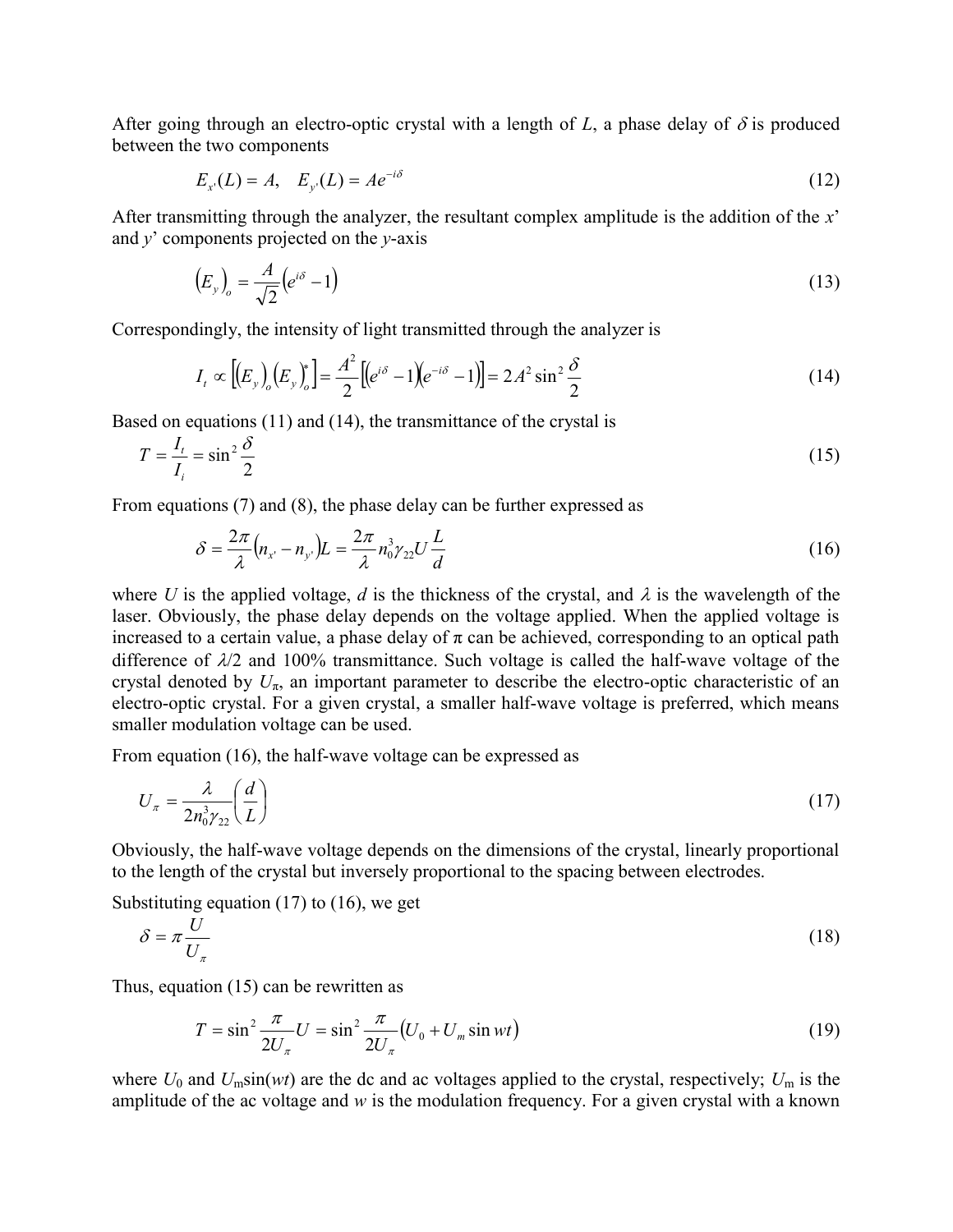laser wavelength, the half-wave voltage is a constant, and then the transmittance of the crystal depends solely on the applied voltage.

#### 4.2.2 Effect of dc bias voltage on optical output characteristic of electro-optic crystal

1. If  $U_0 = U_\pi/2$ , and  $U_\pi \ll U_\pi$ , as shown in Figure 3 (a), the modulation voltage should be selected within a certain range to achieve a linear modulation with high-efficiency. Now, equation (19) can be rewritten as

2.2 Effect of de bias voltage on optical output characteristic of electro-optic crystal  
\nIf 
$$
U_0=U_\pi/2
$$
, and  $U_m<, as shown in Figure 3 (a), the modulation voltage should be selected  
\nthin a certain range to achieve a linear modulation with high-efficiency. Now, equation (19)  
\nn be rewritten as  
\n
$$
T = \sin^2\left(\frac{\pi}{4} + \frac{\pi}{2U_\pi}U_m \sin wt\right) = \frac{1}{2}\left[1 - \cos\left(\frac{\pi}{2} + \frac{\pi}{U_\pi}U_m \sin wt\right)\right] = \frac{1}{2}\left[1 + \sin\left(\frac{\pi}{U_\pi}U_m \sin wt\right)\right](20)
$$
\nconsidering  $U_m<, equation (20) can be approximated as  
\n
$$
T \approx \frac{1}{2}\left[1 + \frac{\pi U_m}{U_\pi} \sin wt\right] \propto \sin wt
$$
\n(21)  
\nthough the amplitudes of the output and modulation signals are different, their frequencies are  
\nentical and therefore the output signal is distortion free, called linear modulation.  
\nIf  $U_0=0$ , and  $U_m<, as shown in Figure 3 (b), equation (19) becomes  
\n
$$
T = \sin^2\left(\frac{\pi}{2U_\pi}U_m \sin wt\right) \approx \frac{1}{4}\left(\frac{\pi}{U_\pi}U_m\right)^2 \sin^2 wt \approx \frac{1}{8}\left(\frac{\pi}{U_\pi}U_m\right)^2 (1 - \cos 2wt) \propto \cos 2wt
$$
\n(22)  
\nis apparent from equation (22) that the output frequency is twice of the modulation frequency,  
\n23.$$$ 

Considering  $U_m \ll U_\pi$ , equation (20) can be approximated as

$$
T \approx \frac{1}{2} \left[ 1 + \frac{\pi U_m}{U_{\pi}} \sin wt \right] \propto \sin wt \tag{21}
$$

Although the amplitudes of the output and modulation signals are different, their frequencies are identical and therefore the output signal is distortion free, called linear modulation.

2. If  $U_0=0$ , and  $U_m \ll U_\pi$ , as shown in Figure 3 (b), equation (19) becomes

$$
\begin{aligned}\n&= \sin^2 \left( \frac{1}{4} + \frac{1}{2U_\pi} U_m \sin wt \right) = \frac{1}{2} \left[ 1 - \cos \left( \frac{1}{2} + \frac{1}{U_\pi} U_m \sin wt \right) \right] = \frac{1}{2} \left[ 1 + \sin \left( \frac{U_m}{U_\pi} \sin wt \right) \right] (20) \\
&\text{sidering } U_m \ll U_m, \&\text{ equation (20) can be approximated as} \\
T \approx \frac{1}{2} \left[ 1 + \frac{\pi U_m}{U_\pi} \sin wt \right] \propto \sin wt \qquad (21) \\
&\text{hough the amplitudes of the output and modulation signals are different, their frequencies arentical and therefore the output signal is distortion free, called linear modulation.\n\end{aligned}
$$
\n
$$
f U_0 = 0, \text{ and } U_m \ll U_m, \text{ as shown in Figure 3 (b), equation (19) becomes} \\
T = \sin^2 \left( \frac{\pi}{2U_\pi} U_m \sin wt \right) \approx \frac{1}{4} \left( \frac{\pi}{U_\pi} U_m \right)^2 \sin^2 wt \approx \frac{1}{8} \left( \frac{\pi}{U_\pi} U_m \right)^2 (1 - \cos 2wt) \propto \cos 2wt \qquad (22) \\
&\text{a apparent from equation (22) that the output frequency is twice of the modulation frequency,}\n\end{aligned}
$$
\n
$$
f U_0 = U_m, \text{ and } U_m \ll U_m \ll U_m \qquad (19) \text{ can be approximated as} \\
T \approx 1 - \frac{1}{8} \left( \frac{\pi U_m}{U_\pi} \right)^2 (1 - \cos 2wt) \propto \cos 2wt \qquad (23)
$$
\n
$$
\text{rightly, the output signal still suffers from frequency-doubling distortion.}
$$

It is apparent from equation (22) that the output frequency is twice of the modulation frequency, resulting in frequency-doubling distortion.

3. If  $U_0 = U_\pi$ , and  $U_\text{m} \ll U_\pi$ , then equation (19) can be approximated as

$$
T \approx 1 - \frac{1}{8} \left( \frac{\pi U_m}{U \pi} \right)^2 (1 - \cos 2wt) \propto \cos 2wt \tag{23}
$$

Similarly, the output signal still suffers from frequency-doubling distortion.